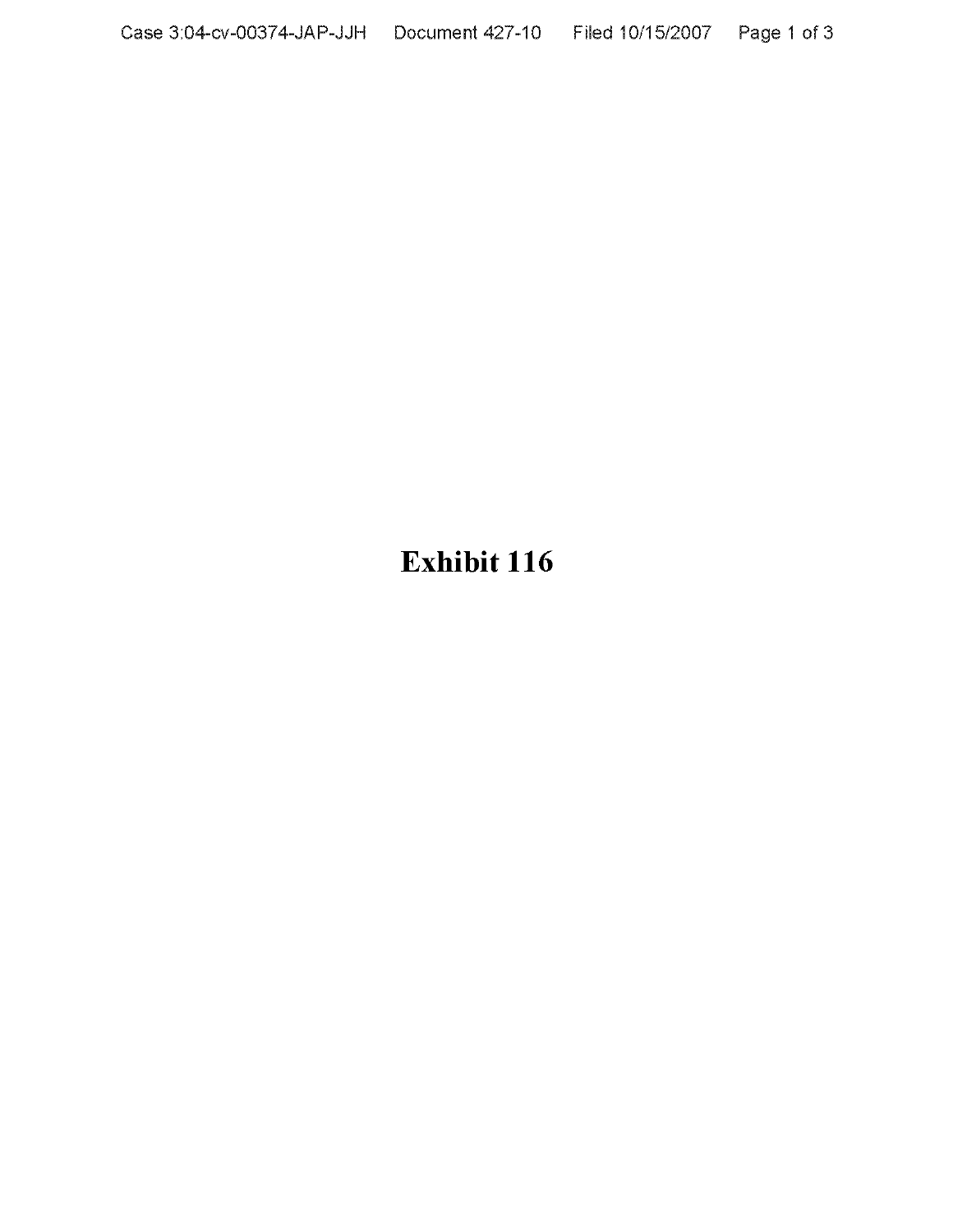From: To: cc: BCC: Sent Date: Received Date: Subjeet: Attachments: Wilhelm, Chandler CT SIEP-EPT-DE Hines, Ian IM SIEP-EPT-DE; Knight. Barry BP SIEP-EPT-DE; Sears, Richard RA SIEP-EPT-DE 2001-01-2913:34:18.000 2001~OI-2913:34:19.000 RE: RESERVES BOOKING FORBLOCK 18

## lan,

I concur that a recognition is merited, and will support such a recommendation. Even though this project fell within the formal tasks and targets of the team, the team performed extremely well under considerable pressure and met a key business objective of great importance to SDAN, SDS, EPG, and the Deepwater Theme. Reaching this objective was not a simple. straight forward body of work a great deal of creativity, internal challenge, and critical thinking were required to arrive at an outcome that met the objective of booking reserves while still retaining technical credibility and meeting standards sufficiently rigorous to withstand audit. I would suggest a Level 3A award (requiring only Rich's approval) is probably about right.

#### **Chandler**

P.5. I plan to put this subject on the agenda for an upcoming Team Leader's meeting - we in EDP really need some benchmarks to guide us on handing out rewards and recognition.

## **CTW**

-Original Message-From: Hines. lan IM SIEP·EPT-DE Sent: Sunday, January 28, 20018:19 AM To: Knight, Barry BP SIEP-EPT-DE; Wilhelm. Chandler CT SIEP~EPT-DE; Sears, Richard RA SIEP-EPT-DE Subject: RESERVES BOOKING FOR BLOCK 18

### Gents,

The StEP reserves auditors have now agreed to book a limited amount of reserves for Block 18 in 2001 (approximately 70 mmbbls reserves Shell share,

| <b>EXHIBIT</b> |  |                    |  |
|----------------|--|--------------------|--|
| <b>Takes</b>   |  | 4<br>$\rightarrow$ |  |
|                |  |                    |  |

**CONFIDENTIAL** 

912222

SMJ00039687